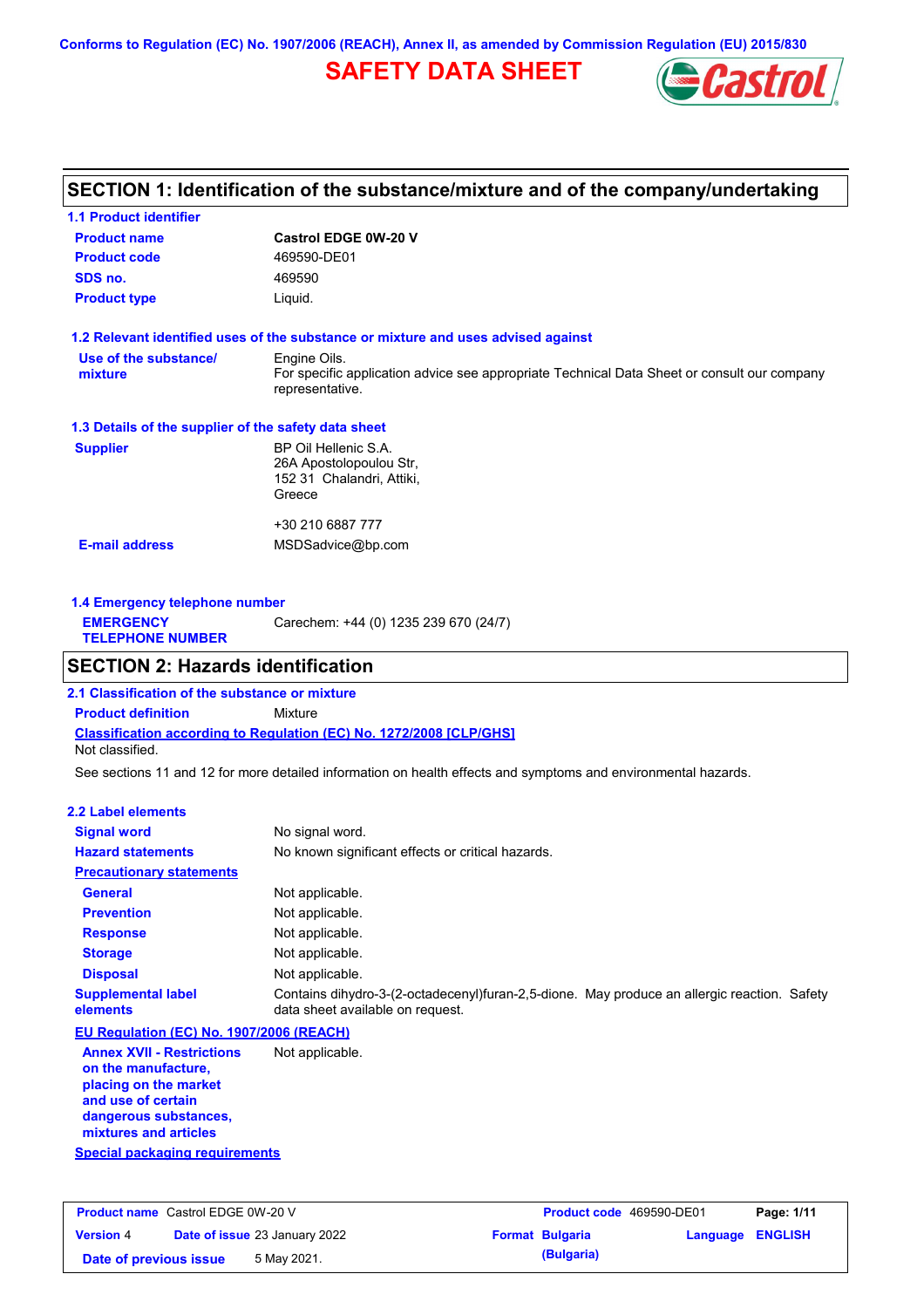# **SECTION 2: Hazards identification**

| <b>Containers to be fitted</b><br>with child-resistant<br>fastenings                                                     | Not applicable.                                                                                                                                                                                                          |  |  |
|--------------------------------------------------------------------------------------------------------------------------|--------------------------------------------------------------------------------------------------------------------------------------------------------------------------------------------------------------------------|--|--|
| <b>Tactile warning of danger</b>                                                                                         | Not applicable.                                                                                                                                                                                                          |  |  |
| 2.3 Other hazards                                                                                                        |                                                                                                                                                                                                                          |  |  |
| <b>Results of PBT and vPvB</b><br>assessment                                                                             | Product does not meet the criteria for PBT or vPvB according to Regulation (EC) No. 1907/2006.<br>Annex XIII.                                                                                                            |  |  |
| <b>Product meets the criteria</b><br>for PBT or vPvB according<br>to Regulation (EC) No.<br><b>1907/2006, Annex XIII</b> | This mixture does not contain any substances that are assessed to be a PBT or a vPvB.                                                                                                                                    |  |  |
| Other hazards which do<br>not result in classification                                                                   | Defatting to the skin.<br>USED ENGINE OILS<br>Used engine oil may contain hazardous components which have the potential to cause skin<br>cancer.<br>See Toxicological Information, section 11 of this Safety Data Sheet. |  |  |

## **SECTION 3: Composition/information on ingredients**

**Mixture** 

### **3.2 Mixtures**

**Product definition**

| Mighly refined base oil (IP 346 DMSO extract < 3%). Proprietary performance additives. |                                                                                         |            |                                               |             |
|----------------------------------------------------------------------------------------|-----------------------------------------------------------------------------------------|------------|-----------------------------------------------|-------------|
| <b>Product/ingredient</b><br>name                                                      | <b>Identifiers</b>                                                                      | %          | <b>Regulation (EC) No.</b><br>1272/2008 [CLP] | <b>Type</b> |
| Distillates (petroleum), hydrotreated<br>heavy paraffinic                              | REACH #: 01-2119484627-25<br>EC: 265-157-1<br>CAS: 64742-54-7<br>Index: 649-467-00-8    | ≥50 - ≤75  | Asp. Tox. 1, H304                             | [1] [2]     |
| Distillates (petroleum), hydrotreated<br>heavy paraffinic                              | REACH #: 01-2119484627-25<br>EC: 265-157-1<br>CAS: 64742-54-7<br>Index: 649-467-00-8    | ≥10 - ≤25  | Not classified.                               | $[2]$       |
| Distillates (petroleum), solvent-<br>dewaxed heavy paraffinic                          | REACH #: 01-2119471299-27 ≤3<br>EC: 265-169-7<br>CAS: 64742-65-0<br>Index: 649-474-00-6 |            | Not classified.                               | $[2]$       |
| bis(nonylphenyl)amine                                                                  | REACH #: 01-2119488911-28 ≤3<br>EC: 253-249-4<br>CAS: 36878-20-3                        |            | Aquatic Chronic 4, H413                       | $[1]$       |
| dihydro-3-(2-octadecenyl)furan-<br>2,5-dione                                           | REACH #: 01-2120120387-61<br>$EC: 266-561-0$<br>CAS: 67066-88-0                         | $\leq 0.3$ | Skin Irrit. 2, H315<br>Skin Sens. 1B, H317    | $[1]$       |
| See Section 16 for the full text of the H statements declared above.                   |                                                                                         |            |                                               |             |

**Type** 

[1] Substance classified with a health or environmental hazard

[2] Substance with a workplace exposure limit

[3] Substance meets the criteria for PBT according to Regulation (EC) No. 1907/2006, Annex XIII

[4] Substance meets the criteria for vPvB according to Regulation (EC) No. 1907/2006, Annex XIII

[5] Substance of equivalent concern

[6] Additional disclosure due to company policy

Occupational exposure limits, if available, are listed in Section 8.

## **SECTION 4: First aid measures**

### **4.1 Description of first aid measures**

| Eye contact                              | contact lenses. Get medical attention.               | In case of contact, immediately flush eyes with plenty of water for at least 15 minutes. Eyelids<br>should be held away from the eyeball to ensure thorough rinsing. Check for and remove any |                         |
|------------------------------------------|------------------------------------------------------|-----------------------------------------------------------------------------------------------------------------------------------------------------------------------------------------------|-------------------------|
| <b>Skin contact</b>                      | reuse. Get medical attention if irritation develops. | Wash skin thoroughly with soap and water or use recognised skin cleanser. Remove<br>contaminated clothing and shoes. Wash clothing before reuse. Clean shoes thoroughly before                |                         |
| <b>Product name Castrol EDGE 0W-20 V</b> |                                                      | <b>Product code</b> 469590-DE01                                                                                                                                                               | P <sub>2</sub> na: 2/11 |

| <b>Product name</b> Castrol EDGE 0W-20 V |                        | <b>Product code</b> 469590-DE01      |  | Page: 2/11             |                  |  |
|------------------------------------------|------------------------|--------------------------------------|--|------------------------|------------------|--|
| <b>Version 4</b>                         |                        | <b>Date of issue 23 January 2022</b> |  | <b>Format Bulgaria</b> | Language ENGLISH |  |
|                                          | Date of previous issue | 5 May 2021.                          |  | (Bulgaria)             |                  |  |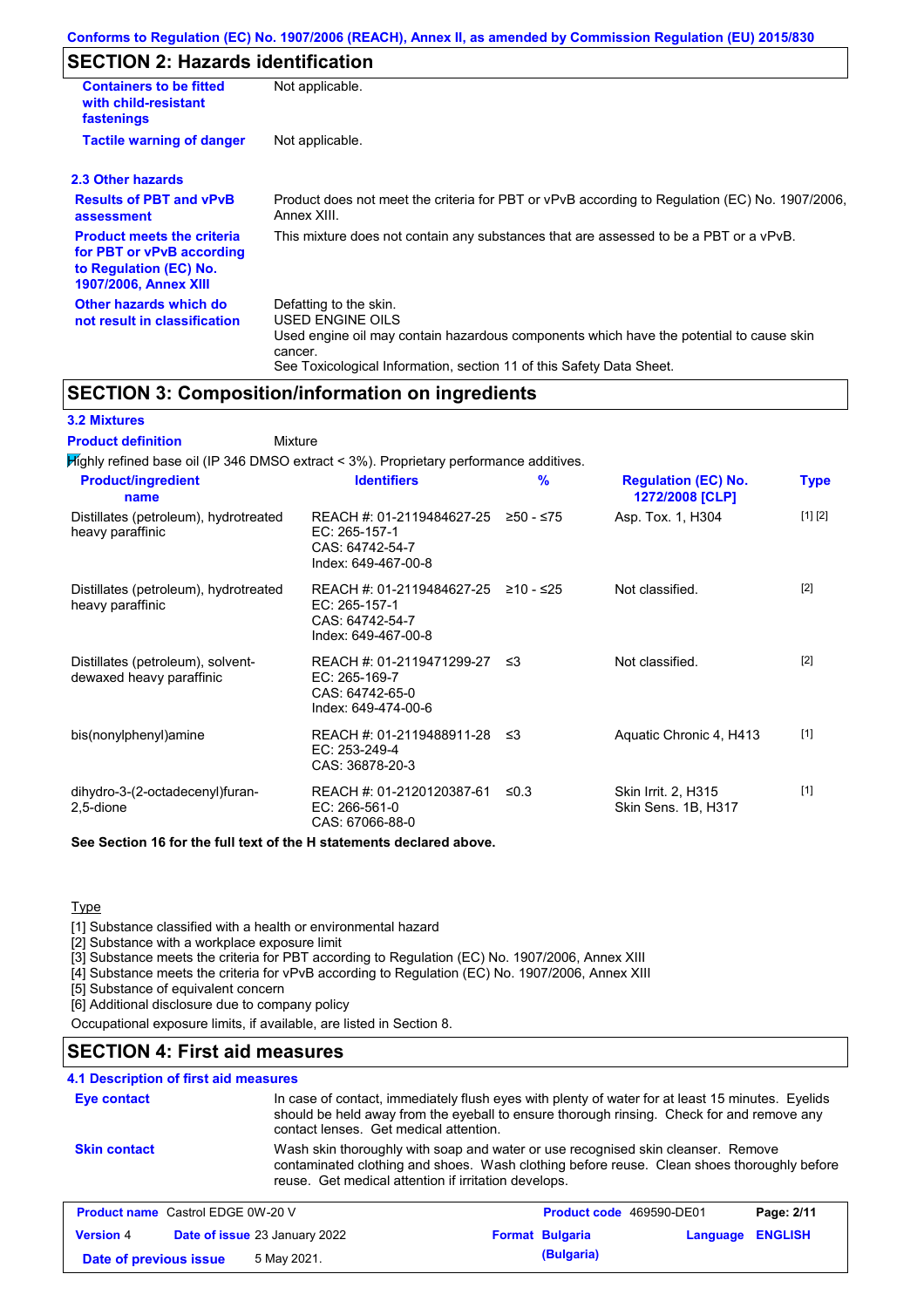### **Conforms to Regulation (EC) No. 1907/2006 (REACH), Annex II, as amended by Commission Regulation (EU) 2015/830**

# **SECTION 4: First aid measures**

| <b>Inhalation</b>                 | If inhaled, remove to fresh air. In case of inhalation of decomposition products in a fire,<br>symptoms may be delayed. The exposed person may need to be kept under medical<br>surveillance for 48 hours. Get medical attention if symptoms occur. |
|-----------------------------------|-----------------------------------------------------------------------------------------------------------------------------------------------------------------------------------------------------------------------------------------------------|
| Ingestion                         | Do not induce vomiting unless directed to do so by medical personnel. Get medical attention if<br>symptoms occur.                                                                                                                                   |
| <b>Protection of first-aiders</b> | No action shall be taken involving any personal risk or without suitable training.                                                                                                                                                                  |

#### **4.2 Most important symptoms and effects, both acute and delayed**

See Section 11 for more detailed information on health effects and symptoms.

| <b>Potential acute health effects</b> |                                                                                                                     |
|---------------------------------------|---------------------------------------------------------------------------------------------------------------------|
| <b>Inhalation</b>                     | Exposure to decomposition products may cause a health hazard. Serious effects may be<br>delayed following exposure. |
| <b>Ingestion</b>                      | No known significant effects or critical hazards.                                                                   |
| <b>Skin contact</b>                   | Defatting to the skin. May cause skin dryness and irritation.                                                       |
| Eye contact                           | No known significant effects or critical hazards.                                                                   |
|                                       | Delayed and immediate effects as well as chronic effects from short and long-term exposure                          |
| <b>Inhalation</b>                     | Overexposure to the inhalation of airborne droplets or aerosols may cause irritation of the<br>respiratory tract.   |
| <b>Ingestion</b>                      | Ingestion of large quantities may cause nausea and diarrhoea.                                                       |
| <b>Skin contact</b>                   | Prolonged or repeated contact can defat the skin and lead to irritation and/or dermatitis.                          |
| Eye contact                           | Potential risk of transient stinging or redness if accidental eye contact occurs.                                   |
|                                       |                                                                                                                     |

#### **4.3 Indication of any immediate medical attention and special treatment needed**

| <b>Notes to physician</b> | Treatment should in general be symptomatic and directed to relieving any effects.   |
|---------------------------|-------------------------------------------------------------------------------------|
|                           | In case of inhalation of decomposition products in a fire, symptoms may be delayed. |
|                           | The exposed person may need to be kept under medical surveillance for 48 hours.     |

# **SECTION 5: Firefighting measures**

| 5.1 Extinguishing media                                   |                                                                                                                                                                                                                                                                                                                                                                   |
|-----------------------------------------------------------|-------------------------------------------------------------------------------------------------------------------------------------------------------------------------------------------------------------------------------------------------------------------------------------------------------------------------------------------------------------------|
| <b>Suitable extinguishing</b><br>media                    | In case of fire, use foam, dry chemical or carbon dioxide extinguisher or spray.                                                                                                                                                                                                                                                                                  |
| <b>Unsuitable extinguishing</b><br>media                  | Do not use water jet. The use of a water jet may cause the fire to spread by splashing the<br>burning product.                                                                                                                                                                                                                                                    |
| 5.2 Special hazards arising from the substance or mixture |                                                                                                                                                                                                                                                                                                                                                                   |
| <b>Hazards from the</b><br>substance or mixture           | In a fire or if heated, a pressure increase will occur and the container may burst.                                                                                                                                                                                                                                                                               |
| <b>Hazardous combustion</b><br>products                   | Combustion products may include the following:<br>carbon oxides (CO, CO <sub>2</sub> ) (carbon monoxide, carbon dioxide)<br>nitrogen oxides (NO, NO <sub>2</sub> etc.)                                                                                                                                                                                            |
| <b>5.3 Advice for firefighters</b>                        |                                                                                                                                                                                                                                                                                                                                                                   |
| <b>Special precautions for</b><br>fire-fighters           | No action shall be taken involving any personal risk or without suitable training. Promptly<br>isolate the scene by removing all persons from the vicinity of the incident if there is a fire.                                                                                                                                                                    |
| <b>Special protective</b><br>equipment for fire-fighters  | Fire-fighters should wear appropriate protective equipment and self-contained breathing<br>apparatus (SCBA) with a full face-piece operated in positive pressure mode. Clothing for fire-<br>fighters (including helmets, protective boots and gloves) conforming to European standard EN<br>469 will provide a basic level of protection for chemical incidents. |

## **SECTION 6: Accidental release measures**

|                                | 6.1 Personal precautions, protective equipment and emergency procedures                                                                                                                                                                                                                                                             |
|--------------------------------|-------------------------------------------------------------------------------------------------------------------------------------------------------------------------------------------------------------------------------------------------------------------------------------------------------------------------------------|
| For non-emergency<br>personnel | No action shall be taken involving any personal risk or without suitable training. Evacuate<br>surrounding areas. Keep unnecessary and unprotected personnel from entering. Do not touch<br>or walk through spilt material. Floors may be slippery; use care to avoid falling. Put on<br>appropriate personal protective equipment. |
| For emergency responders       | If specialised clothing is required to deal with the spillage, take note of any information in<br>Section 8 on suitable and unsuitable materials. See also the information in "For non-<br>emergency personnel".                                                                                                                    |

| <b>Product name</b> Castrol EDGE 0W-20 V |                                      | <b>Product code</b> 469590-DE01 |                        | Page: 3/11              |  |  |
|------------------------------------------|--------------------------------------|---------------------------------|------------------------|-------------------------|--|--|
| <b>Version 4</b>                         | <b>Date of issue 23 January 2022</b> |                                 | <b>Format Bulgaria</b> | <b>Language ENGLISH</b> |  |  |
| Date of previous issue                   |                                      | 5 May 2021.                     |                        | (Bulgaria)              |  |  |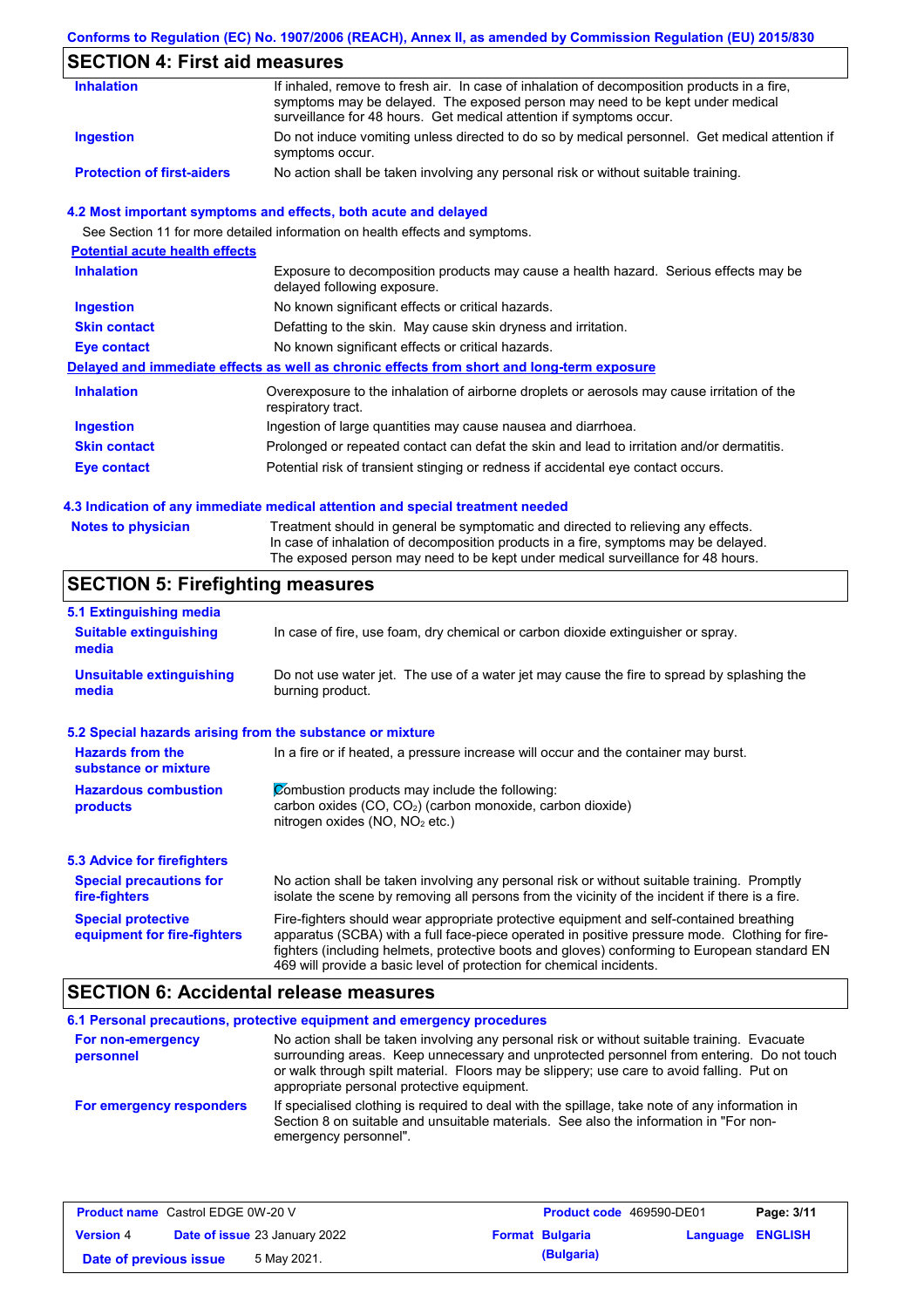# **SECTION 6: Accidental release measures**

| <b>6.2 Environmental</b><br><b>precautions</b> | Avoid dispersal of spilt material and runoff and contact with soil, waterways, drains and sewers.<br>Inform the relevant authorities if the product has caused environmental pollution (sewers,<br>waterways, soil or air).                                                                                                                                                                    |
|------------------------------------------------|------------------------------------------------------------------------------------------------------------------------------------------------------------------------------------------------------------------------------------------------------------------------------------------------------------------------------------------------------------------------------------------------|
|                                                | 6.3 Methods and material for containment and cleaning up                                                                                                                                                                                                                                                                                                                                       |
| <b>Small spill</b>                             | Stop leak if without risk. Move containers from spill area. Absorb with an inert material and<br>place in an appropriate waste disposal container. Dispose of via a licensed waste disposal<br>contractor.                                                                                                                                                                                     |
| <b>Large spill</b>                             | Stop leak if without risk. Move containers from spill area. Prevent entry into sewers, water<br>courses, basements or confined areas. Contain and collect spillage with non-combustible,<br>absorbent material e.g. sand, earth, vermiculite or diatomaceous earth and place in container<br>for disposal according to local regulations. Dispose of via a licensed waste disposal contractor. |
| 6.4 Reference to other<br><b>sections</b>      | See Section 1 for emergency contact information.<br>See Section 5 for firefighting measures.<br>See Section 8 for information on appropriate personal protective equipment.<br>See Section 12 for environmental precautions.<br>See Section 13 for additional waste treatment information.                                                                                                     |

# **SECTION 7: Handling and storage**

| 7.1 Precautions for safe handling                                                    |                                                                                                                                                                                                                                                                                                                                                                                                                                                                                          |
|--------------------------------------------------------------------------------------|------------------------------------------------------------------------------------------------------------------------------------------------------------------------------------------------------------------------------------------------------------------------------------------------------------------------------------------------------------------------------------------------------------------------------------------------------------------------------------------|
| <b>Protective measures</b>                                                           | Put on appropriate personal protective equipment.                                                                                                                                                                                                                                                                                                                                                                                                                                        |
| <b>Advice on general</b><br>occupational hygiene                                     | Eating, drinking and smoking should be prohibited in areas where this material is handled,<br>stored and processed. Wash thoroughly after handling. Remove contaminated clothing and<br>protective equipment before entering eating areas. See also Section 8 for additional<br>information on hygiene measures.                                                                                                                                                                         |
| <b>7.2 Conditions for safe</b><br>storage, including any<br><b>incompatibilities</b> | Store in accordance with local regulations. Store in a dry, cool and well-ventilated area, away<br>from incompatible materials (see Section 10). Keep away from heat and direct sunlight. Keep<br>container tightly closed and sealed until ready for use. Containers that have been opened must<br>be carefully resealed and kept upright to prevent leakage. Store and use only in equipment/<br>containers designed for use with this product. Do not store in unlabelled containers. |
| <b>Not suitable</b>                                                                  | Prolonged exposure to elevated temperature                                                                                                                                                                                                                                                                                                                                                                                                                                               |
| 7.3 Specific end use(s)                                                              |                                                                                                                                                                                                                                                                                                                                                                                                                                                                                          |

**Recommendations**

See section 1.2 and Exposure scenarios in annex, if applicable.

## **SECTION 8: Exposure controls/personal protection**

|  |  | <b>8.1 Control parameters</b> |
|--|--|-------------------------------|
|--|--|-------------------------------|

| <b>Occupational exposure limits</b>                          |  |                                                                                                                                                                                                                                                                                                                                                                                                                                                                                                                                                                                                                                                                                                                                                                                                                                                                                                                                                        |  |  |  |
|--------------------------------------------------------------|--|--------------------------------------------------------------------------------------------------------------------------------------------------------------------------------------------------------------------------------------------------------------------------------------------------------------------------------------------------------------------------------------------------------------------------------------------------------------------------------------------------------------------------------------------------------------------------------------------------------------------------------------------------------------------------------------------------------------------------------------------------------------------------------------------------------------------------------------------------------------------------------------------------------------------------------------------------------|--|--|--|
| <b>Product/ingredient name</b>                               |  | <b>Exposure limit values</b>                                                                                                                                                                                                                                                                                                                                                                                                                                                                                                                                                                                                                                                                                                                                                                                                                                                                                                                           |  |  |  |
| Distillates (petroleum), hydrotreated heavy paraffinic       |  | Ministry of Labour and Social Policy and the Ministry of Health -<br>Ordinance No 13/2003. (Bulgaria).<br>Limit value 8 hours: 5 mg/m <sup>3</sup> 8 hours. Issued/Revised: 12/2006                                                                                                                                                                                                                                                                                                                                                                                                                                                                                                                                                                                                                                                                                                                                                                    |  |  |  |
| Distillates (petroleum), hydrotreated heavy paraffinic       |  | Ministry of Labour and Social Policy and the Ministry of Health -<br>Ordinance No 13/2003. (Bulgaria).<br>Limit value 8 hours: 5 mg/m <sup>3</sup> 8 hours. Issued/Revised: 12/2006                                                                                                                                                                                                                                                                                                                                                                                                                                                                                                                                                                                                                                                                                                                                                                    |  |  |  |
| Distillates (petroleum), solvent-dewaxed heavy<br>paraffinic |  | Ministry of Labour and Social Policy and the Ministry of Health -<br>Ordinance No 13/2003. (Bulgaria).<br>Limit value 8 hours: 5 mg/m <sup>3</sup> 8 hours. Issued/Revised: 12/2006                                                                                                                                                                                                                                                                                                                                                                                                                                                                                                                                                                                                                                                                                                                                                                    |  |  |  |
| guidance only.                                               |  | Whilst specific OELs for certain components may be shown in this section, other components may be present in any mist,<br>vapour or dust produced. Therefore, the specific OELs may not be applicable to the product as a whole and are provided for                                                                                                                                                                                                                                                                                                                                                                                                                                                                                                                                                                                                                                                                                                   |  |  |  |
| <b>Recommended monitoring</b><br>procedures                  |  | If this product contains ingredients with exposure limits, personal, workplace atmosphere or<br>biological monitoring may be required to determine the effectiveness of the ventilation or other<br>control measures and/or the necessity to use respiratory protective equipment. Reference<br>should be made to monitoring standards, such as the following: European Standard EN 689<br>(Workplace atmospheres - Guidance for the assessment of exposure by inhalation to chemical<br>agents for comparison with limit values and measurement strategy) European Standard EN<br>14042 (Workplace atmospheres - Guide for the application and use of procedures for the<br>assessment of exposure to chemical and biological agents) European Standard EN 482<br>(Workplace atmospheres - General requirements for the performance of procedures for the<br>measurement of chemical agents) Reference to national guidance documents for methods for |  |  |  |
| <b>Product name</b> Castrol EDGE 0W-20 V                     |  | Page: $4/11$<br>Product code 469590-DE01                                                                                                                                                                                                                                                                                                                                                                                                                                                                                                                                                                                                                                                                                                                                                                                                                                                                                                               |  |  |  |

| <b>Product name</b> Castrol EDGE 0W-20 V                 |  |                        | <b>Product code</b> 469590-DE01 |  | Page: 4/11 |
|----------------------------------------------------------|--|------------------------|---------------------------------|--|------------|
| <b>Version 4</b><br><b>Date of issue 23 January 2022</b> |  | <b>Format Bulgaria</b> | Language ENGLISH                |  |            |
| 5 May 2021.<br>Date of previous issue                    |  |                        | (Bulgaria)                      |  |            |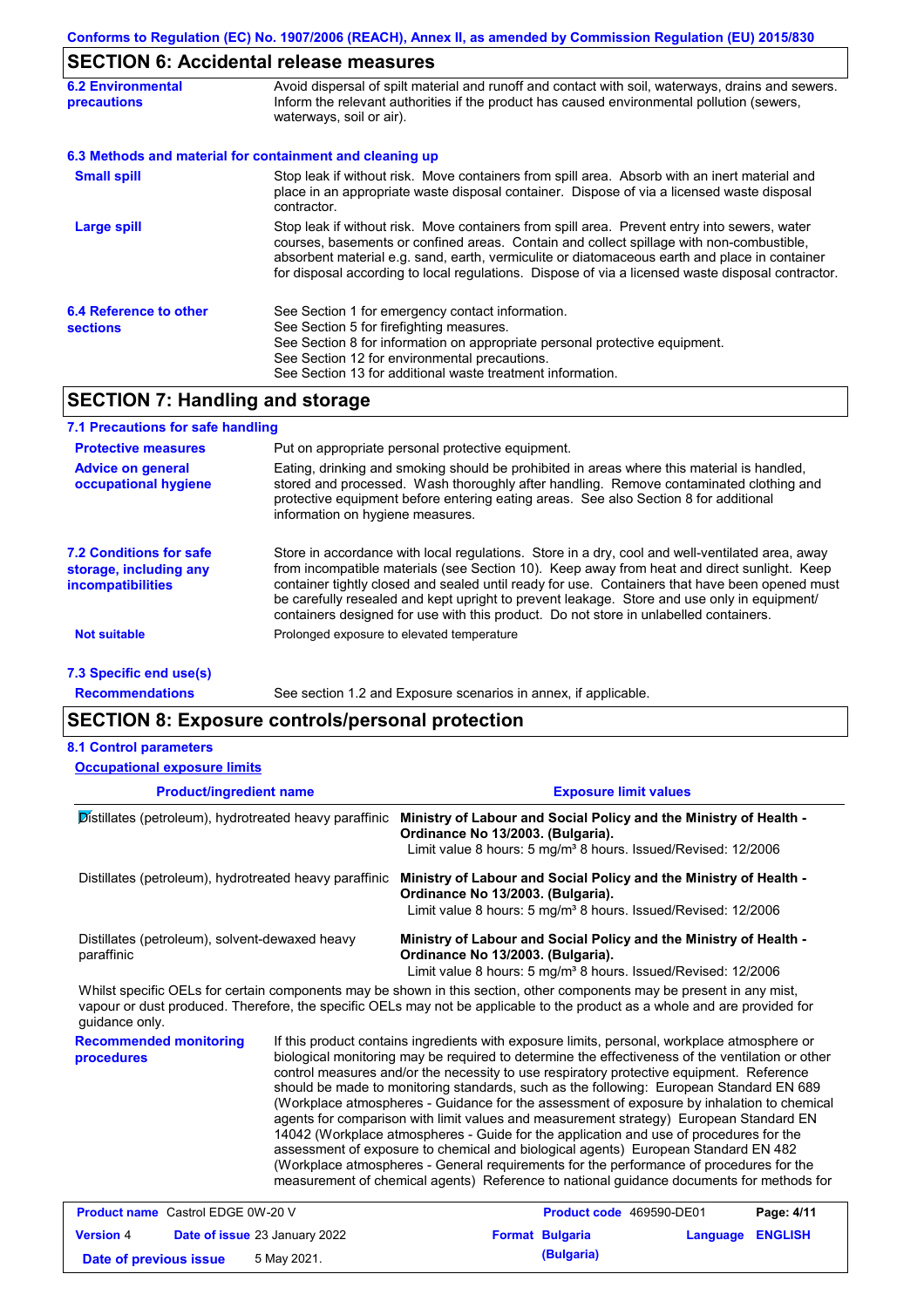# **SECTION 8: Exposure controls/personal protection**

the determination of hazardous substances will also be required.

## **Derived No Effect Level**

No DNELs/DMELs available.

#### **Predicted No Effect Concentration**

No PNECs available

| <b>8.2 Exposure controls</b>               |                                                                                                                                                                                                                                                                                                                                                                                                                                                                                                                                                                                                                                                                                                                                                                                                                                                                                                                                                                                                         |
|--------------------------------------------|---------------------------------------------------------------------------------------------------------------------------------------------------------------------------------------------------------------------------------------------------------------------------------------------------------------------------------------------------------------------------------------------------------------------------------------------------------------------------------------------------------------------------------------------------------------------------------------------------------------------------------------------------------------------------------------------------------------------------------------------------------------------------------------------------------------------------------------------------------------------------------------------------------------------------------------------------------------------------------------------------------|
| <b>Appropriate engineering</b><br>controls | Provide exhaust ventilation or other engineering controls to keep the relevant airborne<br>concentrations below their respective occupational exposure limits.<br>All activities involving chemicals should be assessed for their risks to health, to ensure<br>exposures are adequately controlled. Personal protective equipment should only be considered<br>after other forms of control measures (e.g. engineering controls) have been suitably evaluated.<br>Personal protective equipment should conform to appropriate standards, be suitable for use, be<br>kept in good condition and properly maintained.<br>Your supplier of personal protective equipment should be consulted for advice on selection and<br>appropriate standards. For further information contact your national organisation for standards.<br>The final choice of protective equipment will depend upon a risk assessment. It is important to<br>ensure that all items of personal protective equipment are compatible. |
| <b>Individual protection measures</b>      |                                                                                                                                                                                                                                                                                                                                                                                                                                                                                                                                                                                                                                                                                                                                                                                                                                                                                                                                                                                                         |
| <b>Hygiene measures</b>                    | Wash hands, forearms and face thoroughly after handling chemical products, before eating,<br>smoking and using the lavatory and at the end of the working period. Ensure that eyewash<br>stations and safety showers are close to the workstation location.                                                                                                                                                                                                                                                                                                                                                                                                                                                                                                                                                                                                                                                                                                                                             |
| <b>Respiratory protection</b>              | In case of insufficient ventilation, wear suitable respiratory equipment.<br>The correct choice of respiratory protection depends upon the chemicals being handled, the<br>conditions of work and use, and the condition of the respiratory equipment. Safety procedures<br>should be developed for each intended application. Respiratory protection equipment should<br>therefore be chosen in consultation with the supplier/manufacturer and with a full assessment<br>of the working conditions.                                                                                                                                                                                                                                                                                                                                                                                                                                                                                                   |
| <b>Eye/face protection</b>                 | Safety glasses with side shields.                                                                                                                                                                                                                                                                                                                                                                                                                                                                                                                                                                                                                                                                                                                                                                                                                                                                                                                                                                       |
| <b>Skin protection</b>                     |                                                                                                                                                                                                                                                                                                                                                                                                                                                                                                                                                                                                                                                                                                                                                                                                                                                                                                                                                                                                         |
| <b>Hand protection</b>                     | <b>General Information:</b>                                                                                                                                                                                                                                                                                                                                                                                                                                                                                                                                                                                                                                                                                                                                                                                                                                                                                                                                                                             |
|                                            | Because specific work environments and material handling practices vary, safety procedures<br>should be developed for each intended application. The correct choice of protective gloves<br>depends upon the chemicals being handled, and the conditions of work and use. Most gloves<br>provide protection for only a limited time before they must be discarded and replaced (even the<br>best chemically resistant gloves will break down after repeated chemical exposures).                                                                                                                                                                                                                                                                                                                                                                                                                                                                                                                        |
|                                            | Gloves should be chosen in consultation with the supplier / manufacturer and taking account of<br>a full assessment of the working conditions.                                                                                                                                                                                                                                                                                                                                                                                                                                                                                                                                                                                                                                                                                                                                                                                                                                                          |
|                                            | Recommended: Nitrile gloves.<br><b>Breakthrough time:</b>                                                                                                                                                                                                                                                                                                                                                                                                                                                                                                                                                                                                                                                                                                                                                                                                                                                                                                                                               |
|                                            | Breakthrough time data are generated by glove manufacturers under laboratory test conditions<br>and represent how long a glove can be expected to provide effective permeation resistance. It<br>is important when following breakthrough time recommendations that actual workplace<br>conditions are taken into account. Always consult with your glove supplier for up-to-date<br>technical information on breakthrough times for the recommended glove type.<br>Our recommendations on the selection of gloves are as follows:                                                                                                                                                                                                                                                                                                                                                                                                                                                                      |
|                                            | Continuous contact:                                                                                                                                                                                                                                                                                                                                                                                                                                                                                                                                                                                                                                                                                                                                                                                                                                                                                                                                                                                     |
|                                            | Gloves with a minimum breakthrough time of 240 minutes, or >480 minutes if suitable gloves<br>can be obtained.<br>If suitable gloves are not available to offer that level of protection, gloves with shorter<br>breakthrough times may be acceptable as long as appropriate glove maintenance and<br>replacement regimes are determined and adhered to.                                                                                                                                                                                                                                                                                                                                                                                                                                                                                                                                                                                                                                                |
|                                            | Short-term / splash protection:                                                                                                                                                                                                                                                                                                                                                                                                                                                                                                                                                                                                                                                                                                                                                                                                                                                                                                                                                                         |
|                                            | Recommended breakthrough times as above.<br>It is recognised that for short-term, transient exposures, gloves with shorter breakthrough times<br>may commonly be used. Therefore, appropriate maintenance and replacement regimes must<br>be determined and rigorously followed.                                                                                                                                                                                                                                                                                                                                                                                                                                                                                                                                                                                                                                                                                                                        |
|                                            | <b>Glove Thickness:</b>                                                                                                                                                                                                                                                                                                                                                                                                                                                                                                                                                                                                                                                                                                                                                                                                                                                                                                                                                                                 |

| <b>Product name</b> Castrol EDGE 0W-20 V |  | <b>Product code</b> 469590-DE01      |  | Page: 5/11             |                  |  |
|------------------------------------------|--|--------------------------------------|--|------------------------|------------------|--|
| <b>Version 4</b>                         |  | <b>Date of issue 23 January 2022</b> |  | <b>Format Bulgaria</b> | Language ENGLISH |  |
| Date of previous issue                   |  | 5 May 2021.                          |  | (Bulgaria)             |                  |  |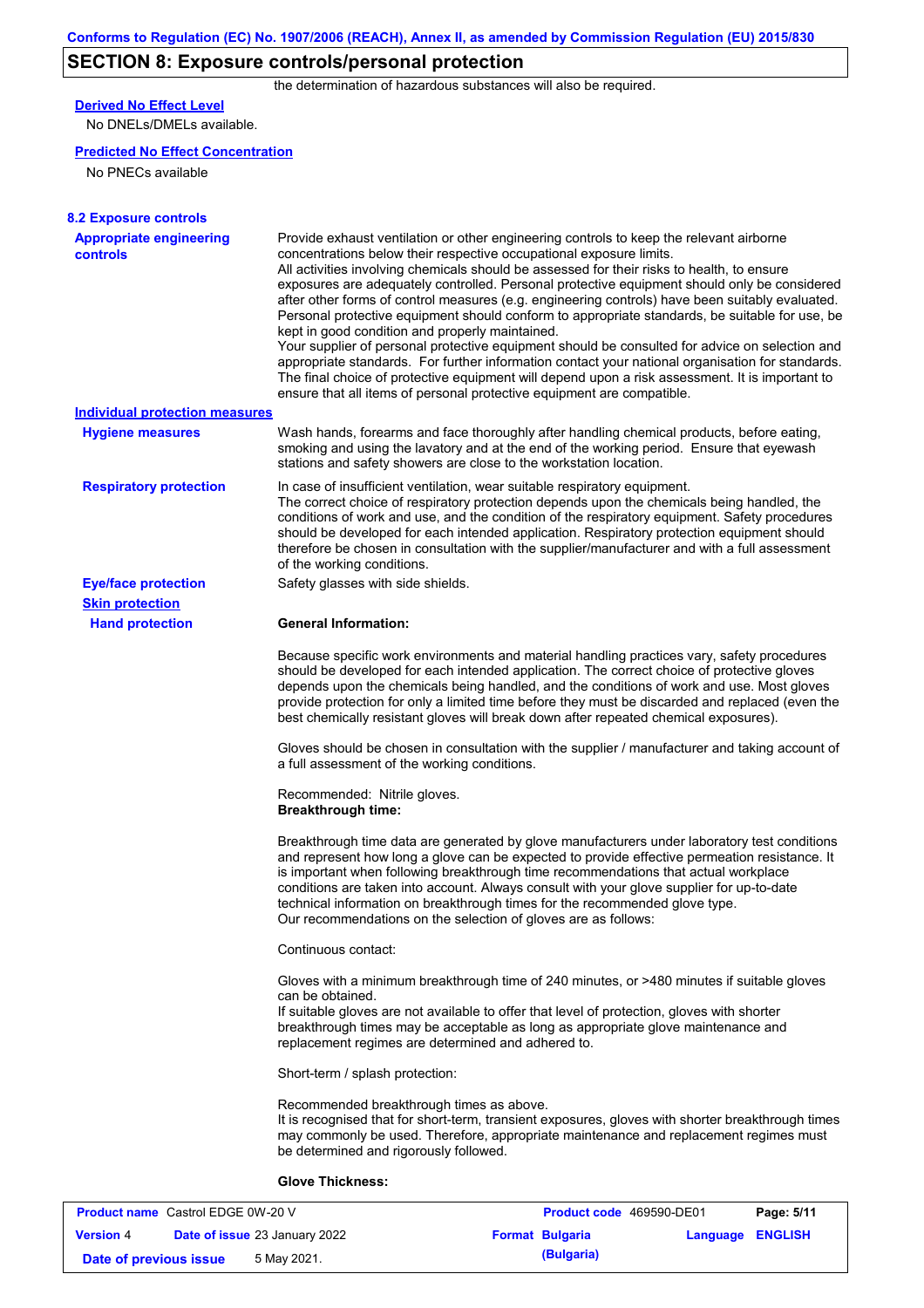# **SECTION 8: Exposure controls/personal protection**

|                                           | For general applications, we recommend gloves with a thickness typically greater than 0.35 mm.                                                                                                                                                                                                                                                                                                                                                                                                                                                                                                                                                                                        |
|-------------------------------------------|---------------------------------------------------------------------------------------------------------------------------------------------------------------------------------------------------------------------------------------------------------------------------------------------------------------------------------------------------------------------------------------------------------------------------------------------------------------------------------------------------------------------------------------------------------------------------------------------------------------------------------------------------------------------------------------|
|                                           | It should be emphasised that glove thickness is not necessarily a good predictor of glove<br>resistance to a specific chemical, as the permeation efficiency of the glove will be dependent<br>on the exact composition of the glove material. Therefore, glove selection should also be based<br>on consideration of the task requirements and knowledge of breakthrough times.<br>Glove thickness may also vary depending on the glove manufacturer, the glove type and the<br>glove model. Therefore, the manufacturers' technical data should always be taken into account<br>to ensure selection of the most appropriate glove for the task.                                     |
|                                           | Note: Depending on the activity being conducted, gloves of varying thickness may be required<br>for specific tasks. For example:                                                                                                                                                                                                                                                                                                                                                                                                                                                                                                                                                      |
|                                           | • Thinner gloves (down to 0.1 mm or less) may be required where a high degree of manual<br>dexterity is needed. However, these gloves are only likely to give short duration protection and<br>would normally be just for single use applications, then disposed of.                                                                                                                                                                                                                                                                                                                                                                                                                  |
|                                           | • Thicker gloves (up to 3 mm or more) may be required where there is a mechanical (as well<br>as a chemical) risk i.e. where there is abrasion or puncture potential.                                                                                                                                                                                                                                                                                                                                                                                                                                                                                                                 |
| <b>Skin and body</b>                      | Use of protective clothing is good industrial practice.<br>Personal protective equipment for the body should be selected based on the task being<br>performed and the risks involved and should be approved by a specialist before handling this<br>product.<br>Cotton or polyester/cotton overalls will only provide protection against light superficial<br>contamination that will not soak through to the skin. Overalls should be laundered on a regular<br>basis. When the risk of skin exposure is high (e.g. when cleaning up spillages or if there is a<br>risk of splashing) then chemical resistant aprons and/or impervious chemical suits and boots<br>will be required. |
| <b>Refer to standards:</b>                | Respiratory protection: EN 529<br>Gloves: EN 420, EN 374<br>Eye protection: EN 166<br>Filtering half-mask: EN 149<br>Filtering half-mask with valve: EN 405<br>Half-mask: EN 140 plus filter<br>Full-face mask: EN 136 plus filter<br>Particulate filters: EN 143<br>Gas/combined filters: EN 14387                                                                                                                                                                                                                                                                                                                                                                                   |
| <b>Environmental exposure</b><br>controls | Emissions from ventilation or work process equipment should be checked to ensure they<br>comply with the requirements of environmental protection legislation. In some cases, fume<br>scrubbers, filters or engineering modifications to the process equipment will be necessary to<br>reduce emissions to acceptable levels.                                                                                                                                                                                                                                                                                                                                                         |

## **SECTION 9: Physical and chemical properties**

The conditions of measurement of all properties are at standard temperature and pressure unless otherwise indicated.

### **9.1 Information on basic physical and chemical properties**

| <b>Appearance</b>                               |                                              |
|-------------------------------------------------|----------------------------------------------|
| <b>Physical state</b>                           | Liquid.                                      |
| <b>Colour</b>                                   | Amber.                                       |
| <b>Odour</b>                                    | Not available.                               |
| <b>Odour threshold</b>                          | Not available.                               |
| pH                                              | Not applicable.                              |
| <b>Melting point/freezing point</b>             | Not available.                               |
| Initial boiling point and boiling<br>range      | Not available.                               |
| <b>Pour point</b>                               | -45 $^{\circ}$ C                             |
| <b>Flash point</b>                              | Closed cup: >185°C (>365°F) [Pensky-Martens] |
| <b>Evaporation rate</b>                         | Not available.                               |
| <b>Flammability (solid, gas)</b>                | Not available.                               |
| Upper/lower flammability or<br>explosive limits | Not available.                               |
| <b>Vapour pressure</b>                          | Not available.                               |

| <b>Product name</b> Castrol EDGE 0W-20 V |  | <b>Product code</b> 469590-DE01      |  | Page: 6/11             |                         |  |
|------------------------------------------|--|--------------------------------------|--|------------------------|-------------------------|--|
| <b>Version 4</b>                         |  | <b>Date of issue 23 January 2022</b> |  | <b>Format Bulgaria</b> | <b>Language ENGLISH</b> |  |
| Date of previous issue                   |  | 5 May 2021.                          |  | (Bulgaria)             |                         |  |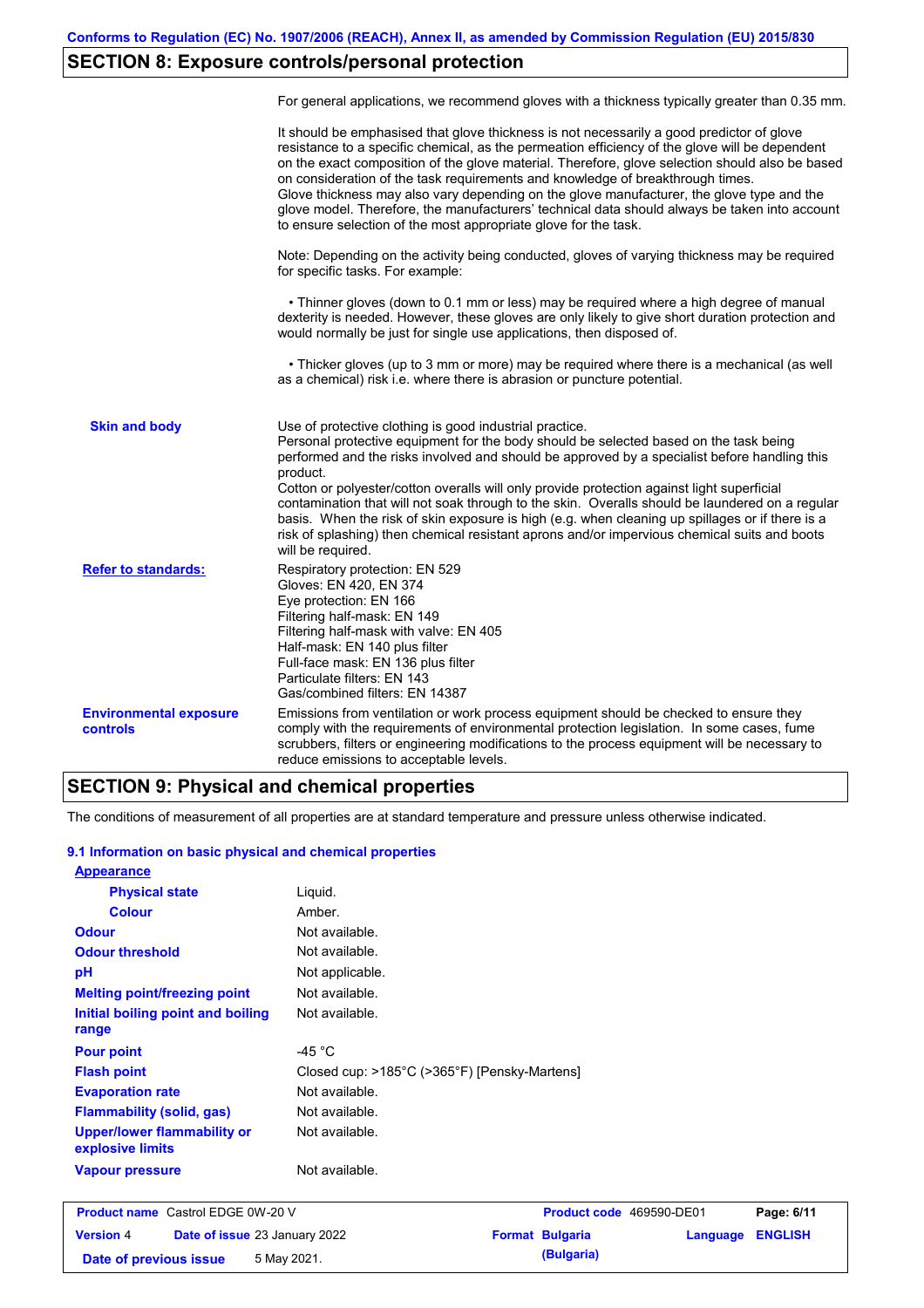# **SECTION 9: Physical and chemical properties**

|                                                   |                                                                                                                                       | Vapour Pressure at 20°C |          |                    | Vapour pressure at 50°C |                |               |
|---------------------------------------------------|---------------------------------------------------------------------------------------------------------------------------------------|-------------------------|----------|--------------------|-------------------------|----------------|---------------|
|                                                   | <b>Ingredient name</b>                                                                                                                | mm Hg kPa               |          | <b>Method</b>      | mm<br>Hg                | kPa            | <b>Method</b> |
|                                                   | Distillates (petroleum),<br>hydrotreated heavy<br>paraffinic                                                                          | <0.08                   | < 0.011  | <b>ASTM D 5191</b> |                         |                |               |
|                                                   | Distillates (petroleum),<br>hydrotreated heavy<br>paraffinic                                                                          | < 0.08                  | < 0.011  | <b>ASTM D 5191</b> |                         |                |               |
|                                                   | Distillates (petroleum),<br>solvent-dewaxed<br>heavy paraffinic                                                                       | < 0.08                  | < 0.011  | <b>ASTM D 5191</b> |                         |                |               |
|                                                   | bis(nonylphenyl)amine                                                                                                                 | < 0.01                  | < 0.0013 | EU A.4             | 0                       | 0              | EU A.4        |
| <b>Vapour density</b>                             | Not available.                                                                                                                        |                         |          |                    |                         |                |               |
| <b>Relative density</b>                           | Not available.                                                                                                                        |                         |          |                    |                         |                |               |
| <b>Density</b>                                    | <1000 kg/m <sup>3</sup> (<1 g/cm <sup>3</sup> ) at 15 <sup>°</sup> C                                                                  |                         |          |                    |                         |                |               |
| <b>Solubility(ies)</b>                            | insoluble in water.                                                                                                                   |                         |          |                    |                         |                |               |
| <b>Partition coefficient: n-octanol/</b><br>water | Mot applicable.                                                                                                                       |                         |          |                    |                         |                |               |
| <b>Auto-ignition temperature</b>                  | <b>Ingredient name</b>                                                                                                                |                         | °C       | °F                 |                         | <b>Method</b>  |               |
|                                                   | bis(nonylphenyl)amine                                                                                                                 |                         | 440      | 824                |                         | <b>EU A.15</b> |               |
| <b>Decomposition temperature</b>                  | Not available.                                                                                                                        |                         |          |                    |                         |                |               |
| <b>Viscosity</b>                                  | Kinematic: 47.4 mm <sup>2</sup> /s (47.4 cSt) at 40 $\degree$ C<br>Kinematic: 8.9 to 9.3 mm <sup>2</sup> /s (8.9 to 9.3 cSt) at 100°C |                         |          |                    |                         |                |               |
| <b>Explosive properties</b>                       | Not available.                                                                                                                        |                         |          |                    |                         |                |               |
| <b>Oxidising properties</b>                       | Not available.                                                                                                                        |                         |          |                    |                         |                |               |
| <b>Particle characteristics</b>                   |                                                                                                                                       |                         |          |                    |                         |                |               |
| <b>Median particle size</b>                       | Not applicable.                                                                                                                       |                         |          |                    |                         |                |               |
| 9.2 Other information                             |                                                                                                                                       |                         |          |                    |                         |                |               |
|                                                   |                                                                                                                                       |                         |          |                    |                         |                |               |

# **SECTION 10: Stability and reactivity**

| <b>10.1 Reactivity</b>                            | No specific test data available for this product. Refer to Conditions to avoid and Incompatible<br>materials for additional information.                                |
|---------------------------------------------------|-------------------------------------------------------------------------------------------------------------------------------------------------------------------------|
| <b>10.2 Chemical stability</b>                    | The product is stable.                                                                                                                                                  |
| <b>10.3 Possibility of</b><br>hazardous reactions | Under normal conditions of storage and use, hazardous reactions will not occur.<br>Under normal conditions of storage and use, hazardous polymerisation will not occur. |
| <b>10.4 Conditions to avoid</b>                   | Avoid all possible sources of ignition (spark or flame).                                                                                                                |
| 10.5 Incompatible materials                       | Reactive or incompatible with the following materials: oxidising materials.                                                                                             |
| <b>10.6 Hazardous</b><br>decomposition products   | Under normal conditions of storage and use, hazardous decomposition products should not be<br>produced.                                                                 |

# **SECTION 11: Toxicological information**

| 11.1 Information on toxicological effects<br><b>Acute toxicity estimates</b><br>Not available. |                                                                                                                     |                          |          |                |
|------------------------------------------------------------------------------------------------|---------------------------------------------------------------------------------------------------------------------|--------------------------|----------|----------------|
| <b>Information on likely</b><br>routes of exposure                                             | Routes of entry anticipated: Dermal, Inhalation.                                                                    |                          |          |                |
| <b>Potential acute health effects</b>                                                          |                                                                                                                     |                          |          |                |
| <b>Inhalation</b>                                                                              | Exposure to decomposition products may cause a health hazard. Serious effects may be<br>delayed following exposure. |                          |          |                |
| <b>Ingestion</b>                                                                               | No known significant effects or critical hazards.                                                                   |                          |          |                |
| <b>Product name</b> Castrol EDGE 0W-20 V                                                       |                                                                                                                     | Product code 469590-DE01 |          | Page: 7/11     |
| <b>Version 4</b>                                                                               | <b>Date of issue 23 January 2022</b>                                                                                | <b>Format Bulgaria</b>   | Language | <b>ENGLISH</b> |
| Date of previous issue                                                                         | 5 May 2021.                                                                                                         | (Bulgaria)               |          |                |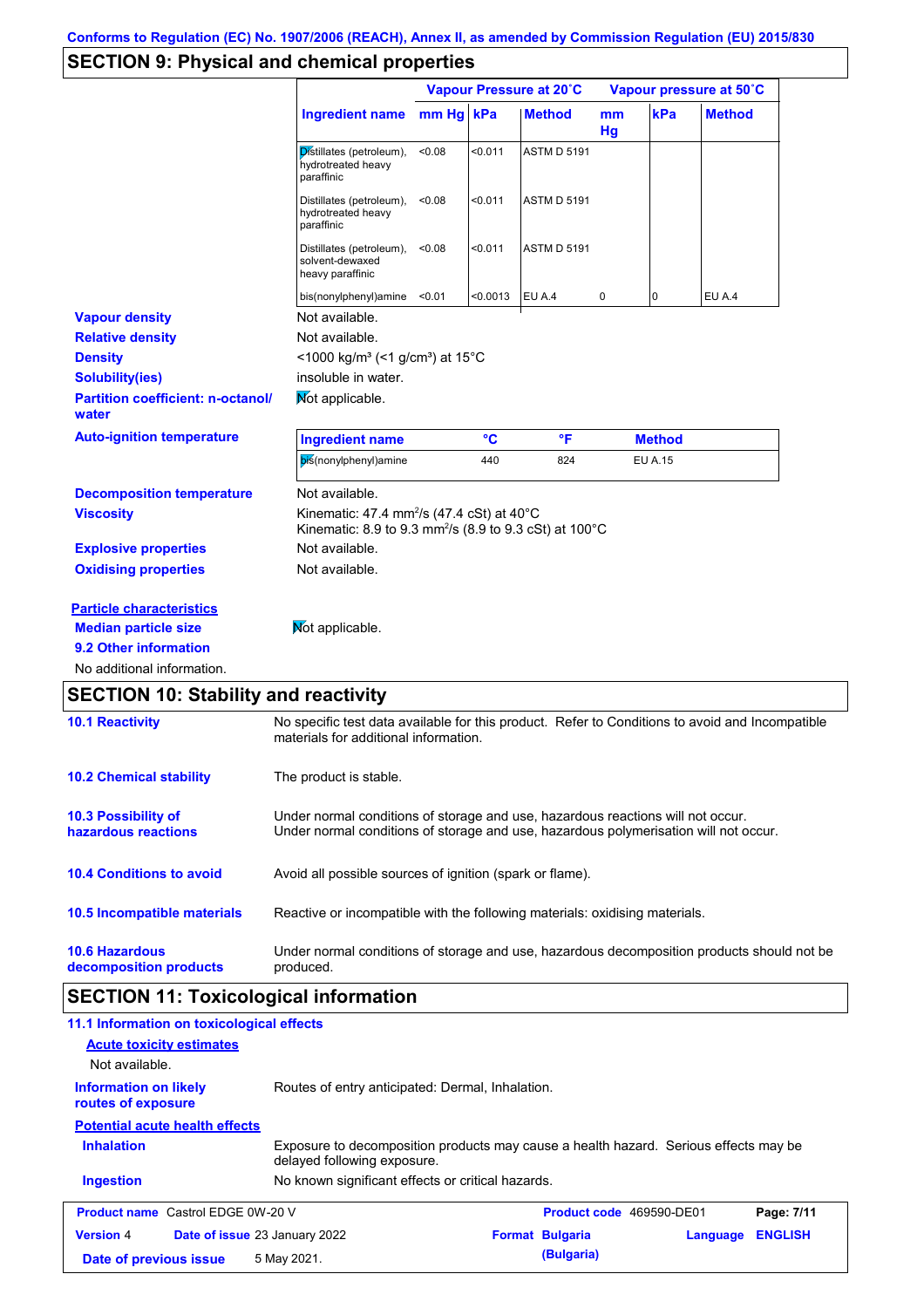## **SECTION 11: Toxicological information**

| <b>Skin contact</b>                     | Defatting to the skin. May cause skin dryness and irritation.                                                                                                                                                                                                                                                                                                                                                   |
|-----------------------------------------|-----------------------------------------------------------------------------------------------------------------------------------------------------------------------------------------------------------------------------------------------------------------------------------------------------------------------------------------------------------------------------------------------------------------|
| Eye contact                             | No known significant effects or critical hazards.                                                                                                                                                                                                                                                                                                                                                               |
|                                         | <b>Symptoms related to the physical, chemical and toxicological characteristics</b>                                                                                                                                                                                                                                                                                                                             |
| <b>Inhalation</b>                       | No specific data.                                                                                                                                                                                                                                                                                                                                                                                               |
| <b>Ingestion</b>                        | No specific data.                                                                                                                                                                                                                                                                                                                                                                                               |
| <b>Skin contact</b>                     | Adverse symptoms may include the following:<br>irritation<br>dryness<br>cracking                                                                                                                                                                                                                                                                                                                                |
| <b>Eye contact</b>                      | No specific data.                                                                                                                                                                                                                                                                                                                                                                                               |
|                                         | Delayed and immediate effects as well as chronic effects from short and long-term exposure                                                                                                                                                                                                                                                                                                                      |
| <b>Inhalation</b>                       | Overexposure to the inhalation of airborne droplets or aerosols may cause irritation of the<br>respiratory tract.                                                                                                                                                                                                                                                                                               |
| <b>Ingestion</b>                        | Ingestion of large quantities may cause nausea and diarrhoea.                                                                                                                                                                                                                                                                                                                                                   |
| <b>Skin contact</b>                     | Prolonged or repeated contact can defat the skin and lead to irritation and/or dermatitis.                                                                                                                                                                                                                                                                                                                      |
| <b>Eye contact</b>                      | Potential risk of transient stinging or redness if accidental eye contact occurs.                                                                                                                                                                                                                                                                                                                               |
| <b>Potential chronic health effects</b> |                                                                                                                                                                                                                                                                                                                                                                                                                 |
| General                                 | <b>USED ENGINE OILS</b><br>Combustion products resulting from the operation of internal combustion engines contaminate<br>engine oils during use. Used engine oil may contain hazardous components which have the<br>potential to cause skin cancer. Frequent or prolonged contact with all types and makes of used<br>engine oil must therefore be avoided and a high standard of personal hygiene maintained. |
| <b>Carcinogenicity</b>                  | No known significant effects or critical hazards.                                                                                                                                                                                                                                                                                                                                                               |
| <b>Mutagenicity</b>                     | No known significant effects or critical hazards.                                                                                                                                                                                                                                                                                                                                                               |
|                                         |                                                                                                                                                                                                                                                                                                                                                                                                                 |
| <b>Developmental effects</b>            | No known significant effects or critical hazards.                                                                                                                                                                                                                                                                                                                                                               |

# **SECTION 12: Ecological information**

```
12.1 Toxicity
```
**Environmental hazards** Not classified as dangerous

#### **12.2 Persistence and degradability**

Expected to be biodegradable.

#### **12.3 Bioaccumulative potential**

This product is not expected to bioaccumulate through food chains in the environment.

| <b>12.4 Mobility in soil</b>                                  |                                                                      |
|---------------------------------------------------------------|----------------------------------------------------------------------|
| <b>Soil/water partition</b><br>coefficient (K <sub>oc</sub> ) | Not available.                                                       |
| <b>Mobility</b>                                               | Spillages may penetrate the soil causing ground water contamination. |

#### **12.5 Results of PBT and vPvB assessment**

Product does not meet the criteria for PBT or vPvB according to Regulation (EC) No. 1907/2006, Annex XIII.

| 12.6 Other adverse effects |  |
|----------------------------|--|
|----------------------------|--|

| <b>Other ecological information</b> | Spills may form a film on water surfaces causing physical damage to organisms. Oxygen |
|-------------------------------------|---------------------------------------------------------------------------------------|
|                                     | transfer could also be impaired.                                                      |

## **SECTION 13: Disposal considerations**

| <b>13.1 Waste treatment methods</b>      |                                                                                                                                                                      |                          |          |                |
|------------------------------------------|----------------------------------------------------------------------------------------------------------------------------------------------------------------------|--------------------------|----------|----------------|
| <b>Product</b>                           |                                                                                                                                                                      |                          |          |                |
| <b>Methods of disposal</b>               | Where possible, arrange for product to be recycled. Dispose of via an authorised person/<br>licensed waste disposal contractor in accordance with local regulations. |                          |          |                |
| <b>Hazardous waste</b>                   | Yes.                                                                                                                                                                 |                          |          |                |
| European waste catalogue (EWC)           |                                                                                                                                                                      |                          |          |                |
| <b>Waste code</b>                        |                                                                                                                                                                      | <b>Waste designation</b> |          |                |
| 13 02 05*                                | mineral-based non-chlorinated engine, gear and lubricating oils                                                                                                      |                          |          |                |
| <b>Product name</b> Castrol EDGE 0W-20 V |                                                                                                                                                                      | Product code 469590-DE01 |          | Page: 8/11     |
| <b>Version 4</b>                         | Date of issue 23 January 2022                                                                                                                                        | <b>Format Bulgaria</b>   | Language | <b>ENGLISH</b> |
| Date of previous issue                   | 5 May 2021.                                                                                                                                                          | (Bulgaria)               |          |                |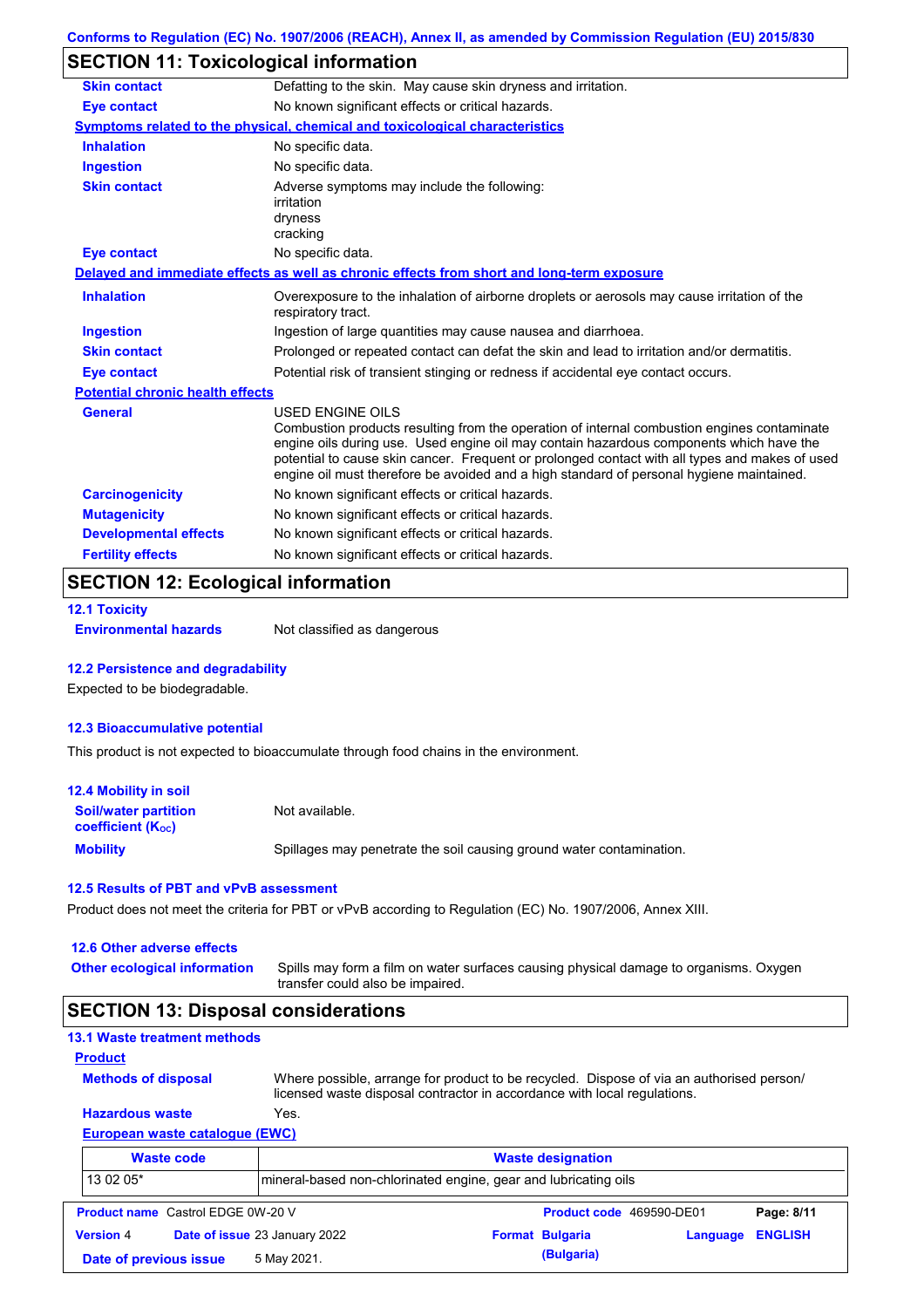## **SECTION 13: Disposal considerations**

However, deviation from the intended use and/or the presence of any potential contaminants may require an alternative waste disposal code to be assigned by the end user.

#### **Packaging**

| <b>SECTION 14: Transport information</b> |                                                                                                                                                                                                                                         |
|------------------------------------------|-----------------------------------------------------------------------------------------------------------------------------------------------------------------------------------------------------------------------------------------|
| <b>References</b>                        | Commission 2014/955/EU<br>Directive 2008/98/EC                                                                                                                                                                                          |
| <b>Special precautions</b>               | This material and its container must be disposed of in a safe way. Empty containers or liners<br>may retain some product residues. Avoid dispersal of spilt material and runoff and contact with<br>soil, waterways, drains and sewers. |
| <b>Methods of disposal</b>               | Where possible, arrange for product to be recycled. Dispose of via an authorised person/<br>licensed waste disposal contractor in accordance with local regulations.                                                                    |

#### - - - - - - - - - Not regulated. Not regulated. Not regulated. - - - **ADR/RID IMDG IATA 14.1 UN number 14.2 UN proper shipping name 14.3 Transport hazard class(es) 14.4 Packing group ADN Additional information 14.5 Environmental hazards** No. 1980 | No. 1980 | No. 1980 | No. 1980 | No. 1980 | No. 1980 | No. 1980 | No. 1980 | No. 1980 | No. 1980 | Not regulated. - No. - -

**14.6 Special precautions for user** Not available.

#### **14.7 Transport in bulk according to IMO instruments**

## **SECTION 15: Regulatory information**

Not available.

|                                                                                                                                                          | 15.1 Safety, health and environmental regulations/legislation specific for the substance or mixture |
|----------------------------------------------------------------------------------------------------------------------------------------------------------|-----------------------------------------------------------------------------------------------------|
| EU Regulation (EC) No. 1907/2006 (REACH)                                                                                                                 |                                                                                                     |
| Annex XIV - List of substances subject to authorisation                                                                                                  |                                                                                                     |
| <b>Annex XIV</b>                                                                                                                                         |                                                                                                     |
| None of the components are listed.                                                                                                                       |                                                                                                     |
| <b>Substances of very high concern</b>                                                                                                                   |                                                                                                     |
| None of the components are listed.                                                                                                                       |                                                                                                     |
| EU Regulation (EC) No. 1907/2006 (REACH)                                                                                                                 |                                                                                                     |
| <b>Annex XVII - Restrictions</b><br>on the manufacture.<br>placing on the market<br>and use of certain<br>dangerous substances,<br>mixtures and articles | Not applicable.                                                                                     |

**Other regulations**

| <b>REACH Status</b>                         | The company, as identified in Section 1, sells this product in the EU in compliance with the<br>current requirements of REACH. |
|---------------------------------------------|--------------------------------------------------------------------------------------------------------------------------------|
| <b>United States inventory</b><br>(TSCA 8b) | All components are active or exempted.                                                                                         |
| <b>Australia inventory (AIIC)</b>           | At least one component is not listed.                                                                                          |
| <b>Canada inventory</b>                     | All components are listed or exempted.                                                                                         |
| <b>China inventory (IECSC)</b>              | At least one component is not listed.                                                                                          |

| <b>Product name</b> Castrol EDGE 0W-20 V |  | Product code 469590-DE01             |  | Page: 9/11             |                         |  |
|------------------------------------------|--|--------------------------------------|--|------------------------|-------------------------|--|
| <b>Version 4</b>                         |  | <b>Date of issue 23 January 2022</b> |  | <b>Format Bulgaria</b> | <b>Language ENGLISH</b> |  |
| Date of previous issue                   |  | 5 May 2021.                          |  | (Bulgaria)             |                         |  |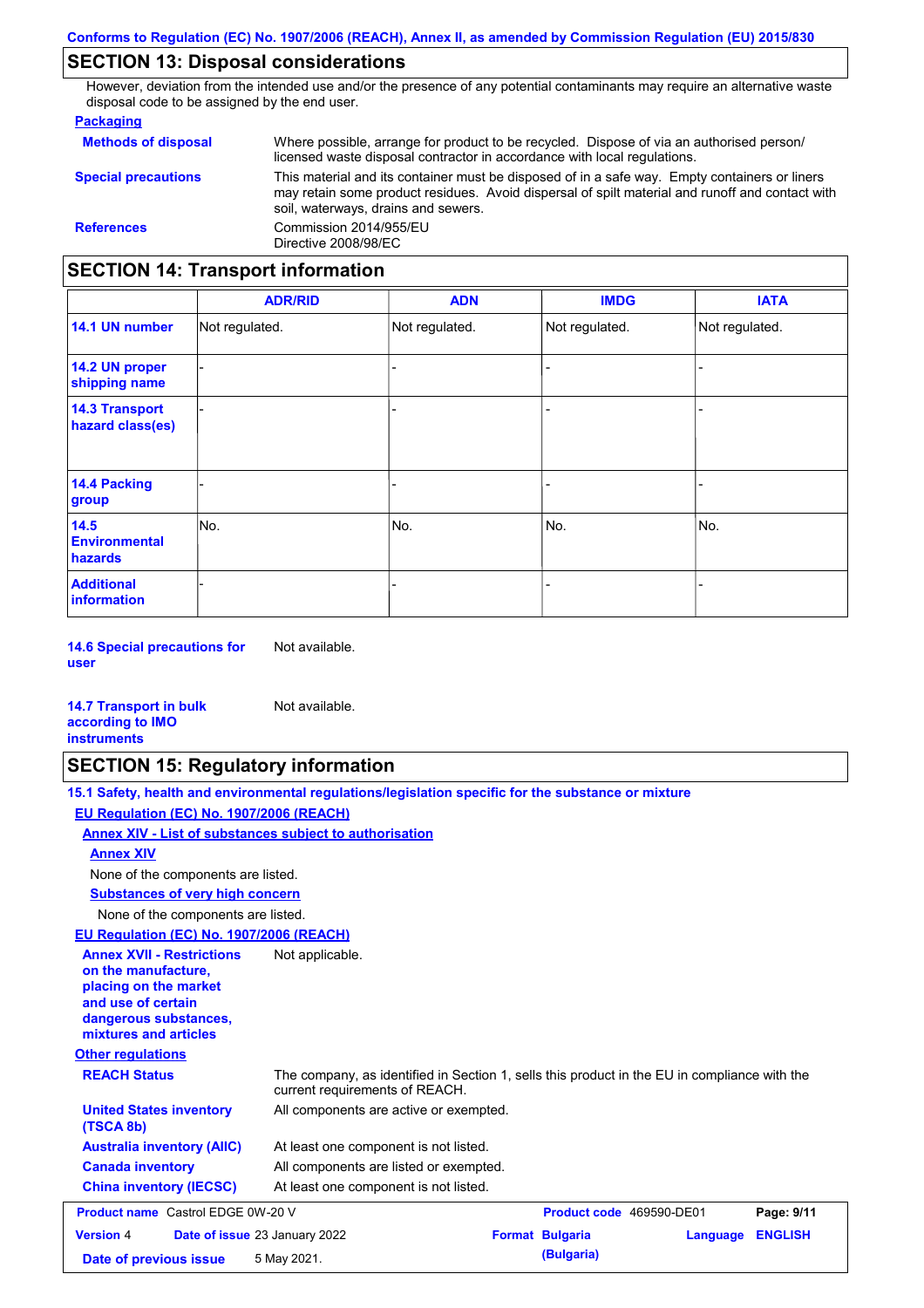# **SECTION 15: Regulatory information**

| <b>Japan inventory (CSCL)</b>                                   | At least one component is not listed.  |
|-----------------------------------------------------------------|----------------------------------------|
| <b>Korea inventory (KECI)</b>                                   | All components are listed or exempted. |
| <b>Philippines inventory</b><br>(PICCS)                         | At least one component is not listed.  |
| <b>Taiwan Chemical</b><br><b>Substances Inventory</b><br>(TCSI) | All components are listed or exempted. |
| Ozone depleting substances (1005/2009/EU)                       |                                        |
| Not listed.                                                     |                                        |
| Prior Informed Consent (PIC) (649/2012/EU)                      |                                        |
| Not listed.                                                     |                                        |
| <b>Persistent Organic Pollutants</b><br>Not listed.             |                                        |
| <b>EU - Water framework directive - Priority substances</b>     |                                        |
| None of the components are listed.                              |                                        |
| <b>Seveso Directive</b>                                         |                                        |
|                                                                 |                                        |

This product is not controlled under the Seveso Directive.

| <b>15.2 Chemical safety</b> | A Chemical Safety Assessment has been carried out for one or more of the substances within  |
|-----------------------------|---------------------------------------------------------------------------------------------|
| assessment                  | this mixture. A Chemical Safety Assessment has not been carried out for the mixture itself. |

| <b>SECTION 16: Other information</b>     |                                                                                                          |
|------------------------------------------|----------------------------------------------------------------------------------------------------------|
| <b>Abbreviations and acronyms</b>        | ADN = European Provisions concerning the International Carriage of Dangerous Goods by<br>Inland Waterway |
|                                          | ADR = The European Agreement concerning the International Carriage of Dangerous Goods by                 |
|                                          | Road                                                                                                     |
|                                          | ATE = Acute Toxicity Estimate                                                                            |
|                                          | <b>BCF</b> = Bioconcentration Factor                                                                     |
|                                          | CAS = Chemical Abstracts Service                                                                         |
|                                          | CLP = Classification, Labelling and Packaging Regulation [Regulation (EC) No. 1272/2008]                 |
|                                          | CSA = Chemical Safety Assessment                                                                         |
|                                          | CSR = Chemical Safety Report                                                                             |
|                                          | DMEL = Derived Minimal Effect Level                                                                      |
|                                          | DNEL = Derived No Effect Level                                                                           |
|                                          | EINECS = European Inventory of Existing Commercial chemical Substances                                   |
|                                          | ES = Exposure Scenario                                                                                   |
|                                          | EUH statement = CLP-specific Hazard statement                                                            |
|                                          | EWC = European Waste Catalogue                                                                           |
|                                          | GHS = Globally Harmonized System of Classification and Labelling of Chemicals                            |
|                                          | IATA = International Air Transport Association                                                           |
|                                          | IBC = Intermediate Bulk Container                                                                        |
|                                          | <b>IMDG</b> = International Maritime Dangerous Goods                                                     |
|                                          | LogPow = logarithm of the octanol/water partition coefficient                                            |
|                                          | MARPOL = International Convention for the Prevention of Pollution From Ships, 1973 as                    |
|                                          | modified by the Protocol of 1978. ("Marpol" = marine pollution)                                          |
|                                          | OECD = Organisation for Economic Co-operation and Development                                            |
|                                          | PBT = Persistent, Bioaccumulative and Toxic                                                              |
|                                          | PNEC = Predicted No Effect Concentration                                                                 |
|                                          | REACH = Registration, Evaluation, Authorisation and Restriction of Chemicals Regulation                  |
|                                          | [Regulation (EC) No. 1907/2006]                                                                          |
|                                          | RID = The Regulations concerning the International Carriage of Dangerous Goods by Rail                   |
|                                          | <b>RRN = REACH Registration Number</b>                                                                   |
|                                          | SADT = Self-Accelerating Decomposition Temperature                                                       |
|                                          | SVHC = Substances of Very High Concern                                                                   |
|                                          | STOT-RE = Specific Target Organ Toxicity - Repeated Exposure                                             |
|                                          | STOT-SE = Specific Target Organ Toxicity - Single Exposure                                               |
|                                          | $TWA = Time weighted average$                                                                            |
|                                          | $UN = United Nations$                                                                                    |
|                                          | UVCB = Complex hydrocarbon substance                                                                     |
|                                          | VOC = Volatile Organic Compound                                                                          |
|                                          | vPvB = Very Persistent and Very Bioaccumulative                                                          |
|                                          | Varies = may contain one or more of the following 64741-88-4 / RRN 01-2119488706-23,                     |
|                                          | 64741-89-5 / RRN 01-2119487067-30, 64741-95-3 / RRN 01-2119487081-40, 64741-96-4/ RRN                    |
| <b>Product name</b> Castrol EDGE 0W-20 V | Product code 469590-DE01<br>Page: 10/11                                                                  |

| <b>Product hame</b> Castrol EDGE UW-20 V |  |                                      | <b>Product code</b> 469590-DE01 | Page: 10/11            |                  |  |
|------------------------------------------|--|--------------------------------------|---------------------------------|------------------------|------------------|--|
| <b>Version 4</b>                         |  | <b>Date of issue 23 January 2022</b> |                                 | <b>Format Bulgaria</b> | Language ENGLISH |  |
| Date of previous issue                   |  | 5 May 2021.                          |                                 | (Bulgaria)             |                  |  |